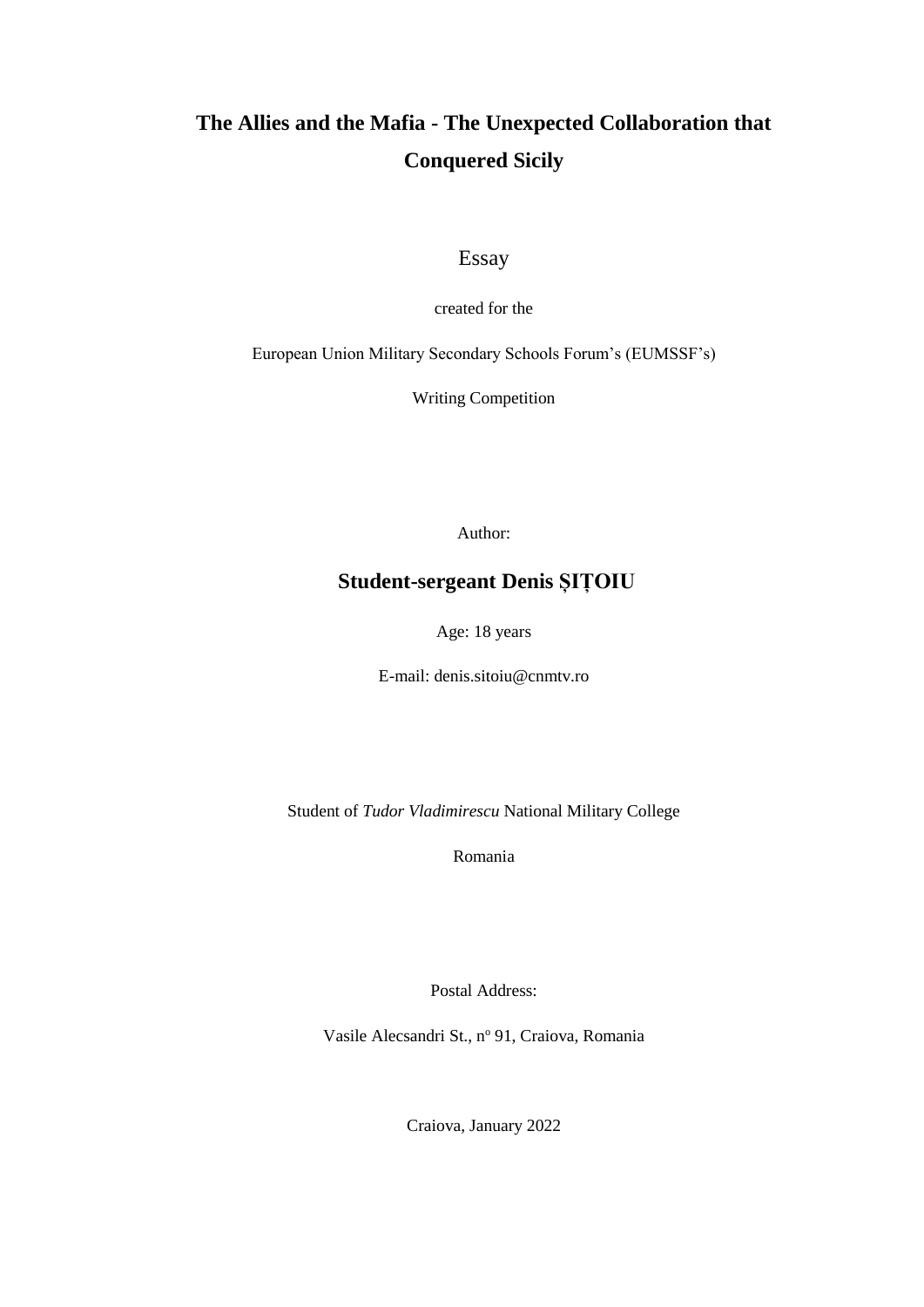#### **Abstract**

On the night of July 9, 1943, one of the most important military operations of World War II began, the Allied landings in Sicily, which resulted in the occupation of the island and which would serve as a base for future Allied armies landing. "Operation Husky" was the invasion of Sicily starting with landings and major air operations in the Gulf of Gela and northern Syracuse.

To ensure the success of the invasion of Sicily, the Allies set out to provide the Germans with false information about the site of the Anglo-American invasion so that the Germans could focus their attention and resources in another direction: a large-scale invasion of the Balkans. A body of a British officer was found; he was believed to have been killed in a plane crash - along with a briefcase containing false documents indicating that the Allies were about to invade Greece and had no plans for Sicily The carefully crafted plan was successful because the Germans had fallen into the trap and concentrated most of their resources on defending Greece. Faced with all the fierce resistance of the Germans, again confronted with the air superiority of the enemy, the Axis troops were forced to retreat. British troops attacked the eastern part of the island towards Messina, while Canadians and Americans attacked central and western Sicily, and the British successfully occupied the ports of Trapani and Marsala to reach Etna, a mountain strategically located in the north. Despite all the German preparations, the port and the Strait of Messina were conquered by the Allies. The Allies, especially the Americans, asked the Italian mafia to assist in the war against the Germans. Thus, the mafia's support for the US military was substantial enough to pave the way for Allied victories in Sicily and later in mainland Italy.

#### **Keywords:**

peace, WWII, Allies, Sicily, coalition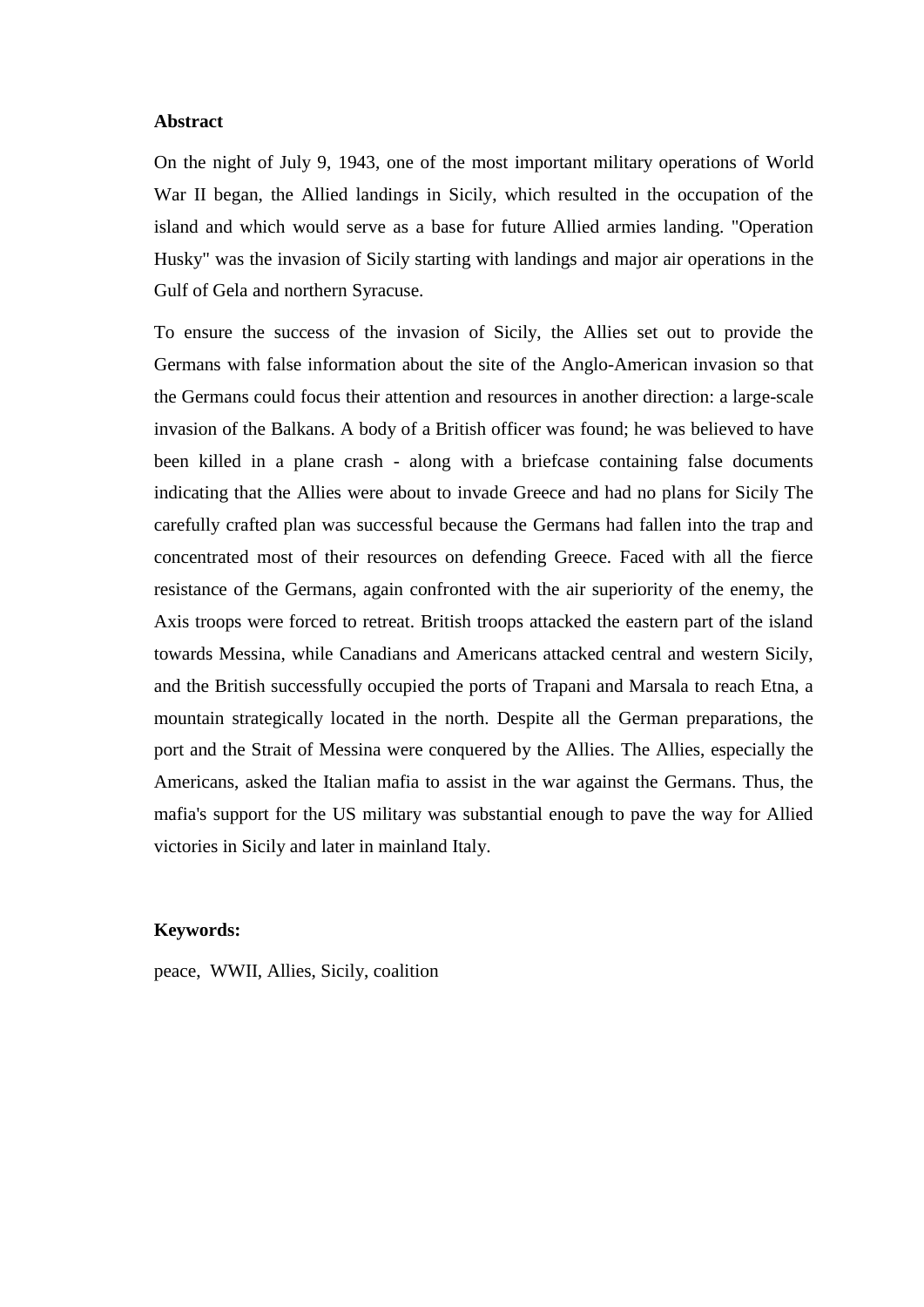# **1. Table of Contents**

| 5. Annexes |  |
|------------|--|
|            |  |
|            |  |
|            |  |
|            |  |
|            |  |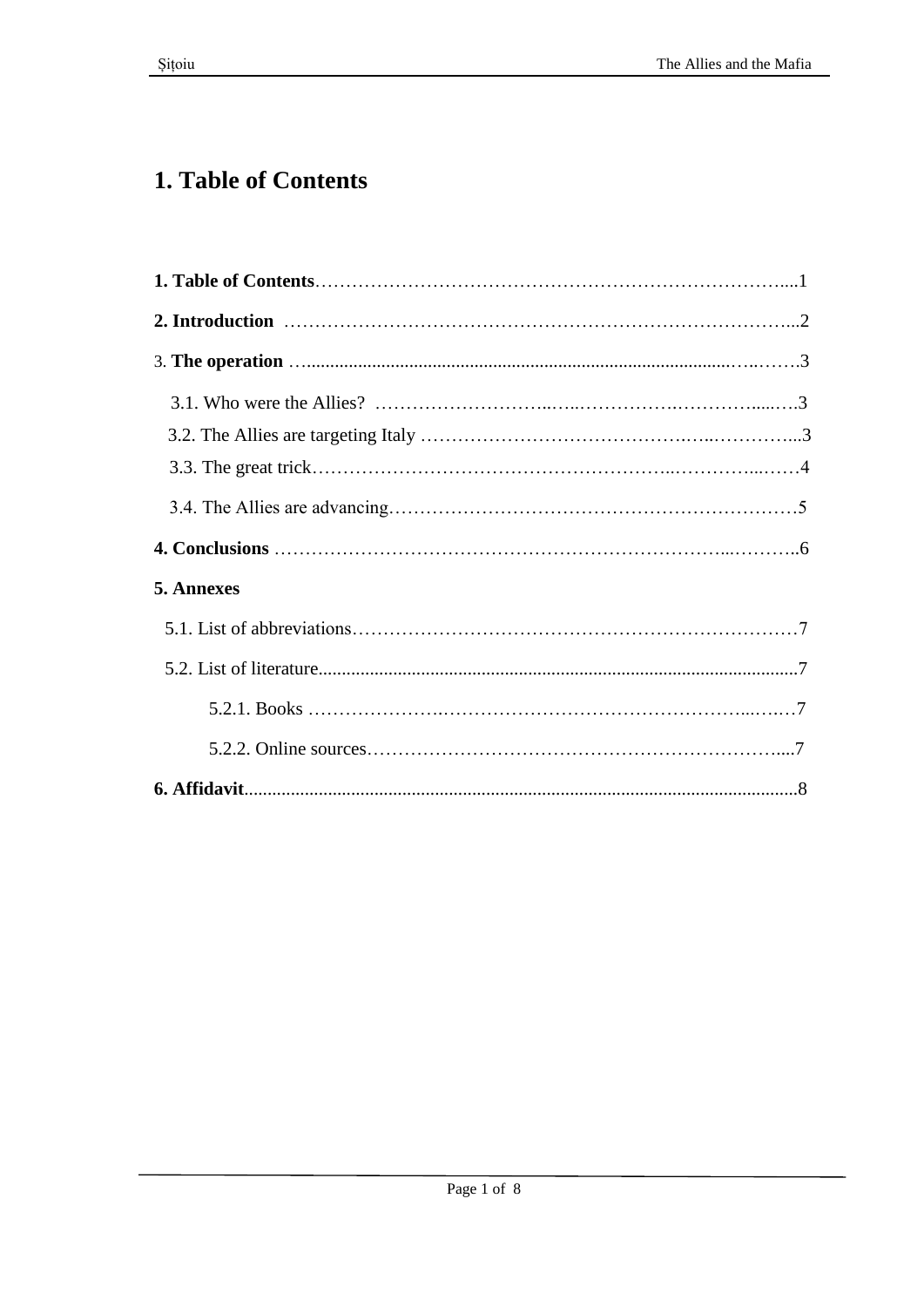# **2. Introduction**

World War II was a general armed conflict of the mid-twentieth century that devastated much of the globe; it was considered to be the largest and bloodiest ongoing war in human history. There were a lot of bombs, which were widely used by the military and civilians. It is said that this war cost more money and resources than all the other wars combined. The consequences of the war, including new technologies and changes in geopolitical, cultural and economic arrangements, are unprecedented.

After defeating Italy and Germany in the North African campaign of World War II, the United States and Britain, the great allied powers, pursued the invasion of the European countries. The Allies ruled against Italy, hoping that an Allied invasion would pull the fascist regime out of the war, secure the center of the Mediterranean, and divert German divisions on the northwest coast. The Italian Allied campaign began with the invasion of Sicily in July 1943. After 38 days of fighting, the United States and Britain drove the Germans and Italians out of Sicily and prepared to attack mainland Italy.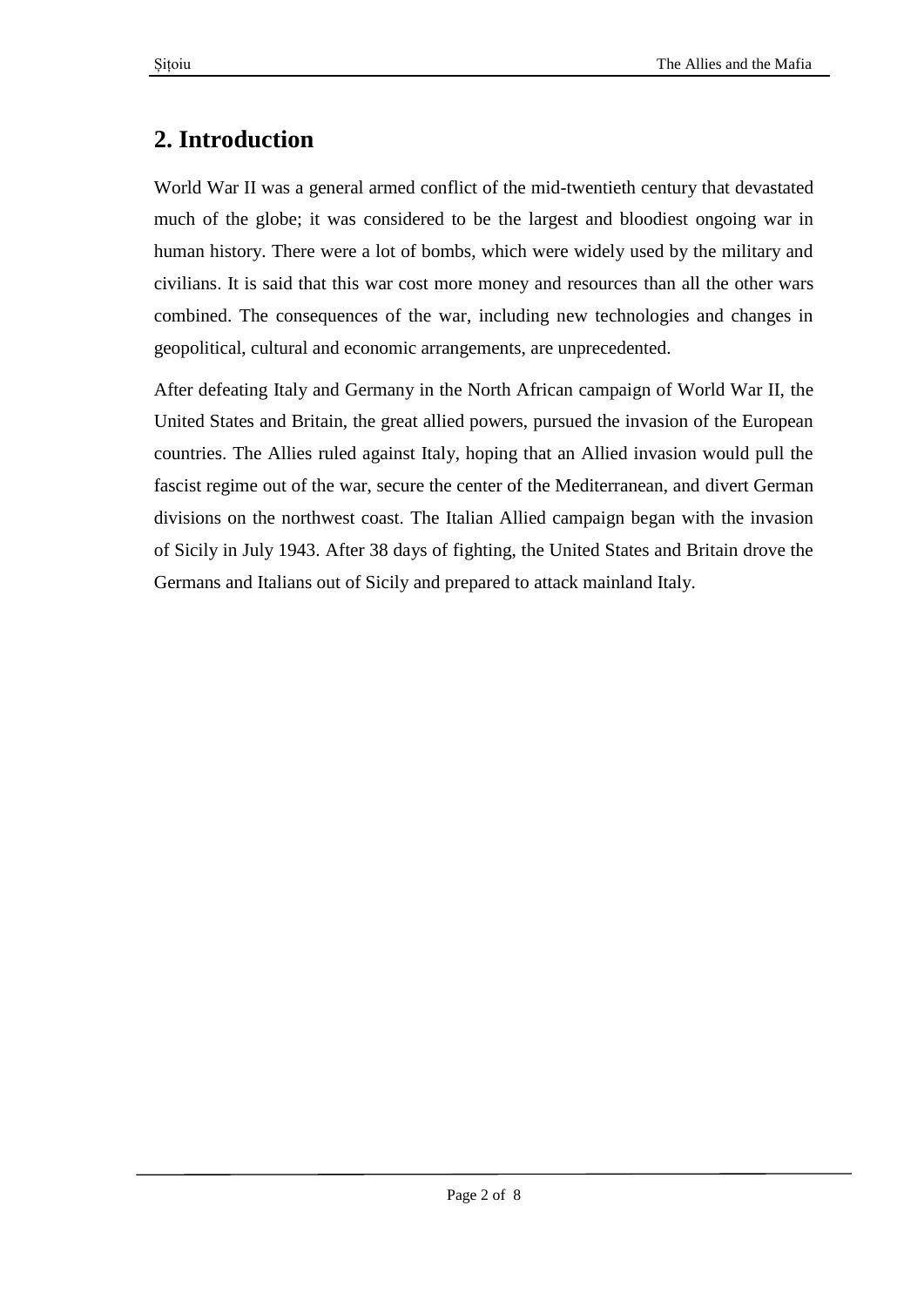# **3. The operation**

## **3.1. Who were the Allies?**

The plan for Operation Husky provided for an Allied amphibious assault on Sicily, one on the southeast coast and one on the central-southern coast. The operation, therefore, required a complex command structure, including field commanders, naval and air forces.

The Allied ground forces consisted of US, British, and Canadian military units and were structured into two separate task forces.

At the beginning of Operation Husky, the Allied Air Force in North Africa and the Mediterranean was organized under the command of the Mediterranean Air Command (MAC), under the command of Air Marshal Sir Arthur Tedder. Force 9, commanded by Lieutenant General Lewis H. Brereton, operated in Tunisia and Egypt, and Air H.Q. Malta, under the command of Air Marshal Sir Keith Park, operated from the island of Malta and also provided air support. This is how Allied troops were distributed during the battle for Sicily:

## **3.2. The Allies are targeting Italy**

When the Allies won the North African campaign on May 13, 1943, a quarter of a million German and Italian troops were stationed in Tunisia on the North African coast. Britain and the United States were faced with two options: either to transfer forces to the United States to go north to the impending invasion of Europe, or to stay in the theater to attack southern Italy. British Prime Minister Winston Churchill chose the second option. Thus, the forces of the Alliance moved towards Sicily.

Faced with the shocking image of a retreating Afrikakorps and the growing disagreement between the Wehrmacht and Italian soldiers, Mussolini probably felt that the Allied invasion of Sicily was imminent. With 140,000 Italians ready for battle.

At the same time, the US military, backed by the OSS (CIA's predecessor), was using a terrible weapon, a weapon that neither Hitler's generals nor Italy considered: the mafia.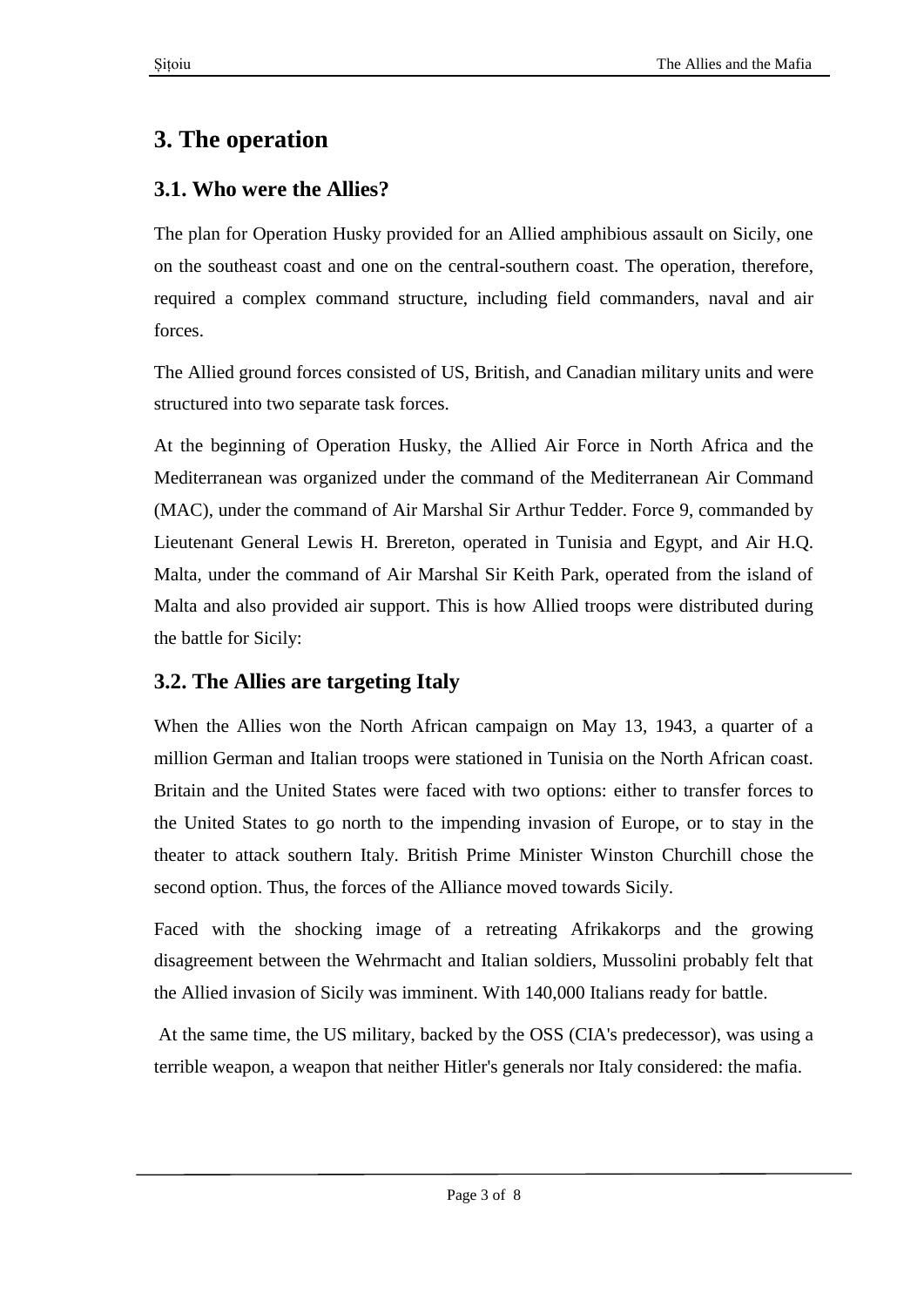For most, if not all of us, the mafia is the harshest and most violent form of organized crime. It is rightly said that you have to be Sicilian to fully understand the mafia phenomenon and that is because, on a small island in southwestern Italy, the mafia has been a real way of life throughout history.

Unlike the British secret services, which ignored questions about Mussolini's fight against the mafia, OSS saw dissatisfaction with civilians and the "mafia" behind this vast conspiracy. Lucky Luciano, the leader of the American Cosa Nostra, who was serving between 30 and 50 years in prison at the time, in exchange for his release, contacted his oldest acquaintance, Don Calogero Vizzini. Also eager to escape Mussolini's terror, Don Calo used all his influence to mobilize the population to support the US military. Guides to help the Allies cross the tangled mountain roads, eliminating German snipers, offering generous amounts of delicious food in Sicilian cities, were just some of the help offered by the famous Capo Di Tutti Capi to soldiers commanded by General Patton. Moreover, until the landing of American troops, more than half of the Italian soldiers under the command of Colonel Salemi, who were believed to be fighting the resistance on the west coast of Sicily, wore civilian clothes.

## **3.3. The great trick**

The invasion was aided by the provision of false information. In April 1943, a month before the Allied victory in North Africa, German agents recovered the body of a British Royal Navy pilot from the waters off a Spanish beach. Documents in a handcuffed box on the officer's wrist provided a goldmine for information on Allied secret plans, and German agents quickly sent the documents to the chain of command, where they soon reached German leader Adolf Hitler. Hitler carefully analysed the capture plans and made good use of their secret details, directing his troops and ships to strengthen the western Italian islands of Sardinia and Corsica against an impending Allied invasion. There was only one problem: the body recovered was not that of a Royal Marine, but of a homeless man from Wales who committed suicide.

When Hitler sent his army in the summer of 1943, a large Allied invasion force was sailing into Sicily. The pre-dawn invasion of Sicily began on July 10, 1943, codenamed "Operation Husky," with a combined air and sea landing of 150,000 soldiers, 3,000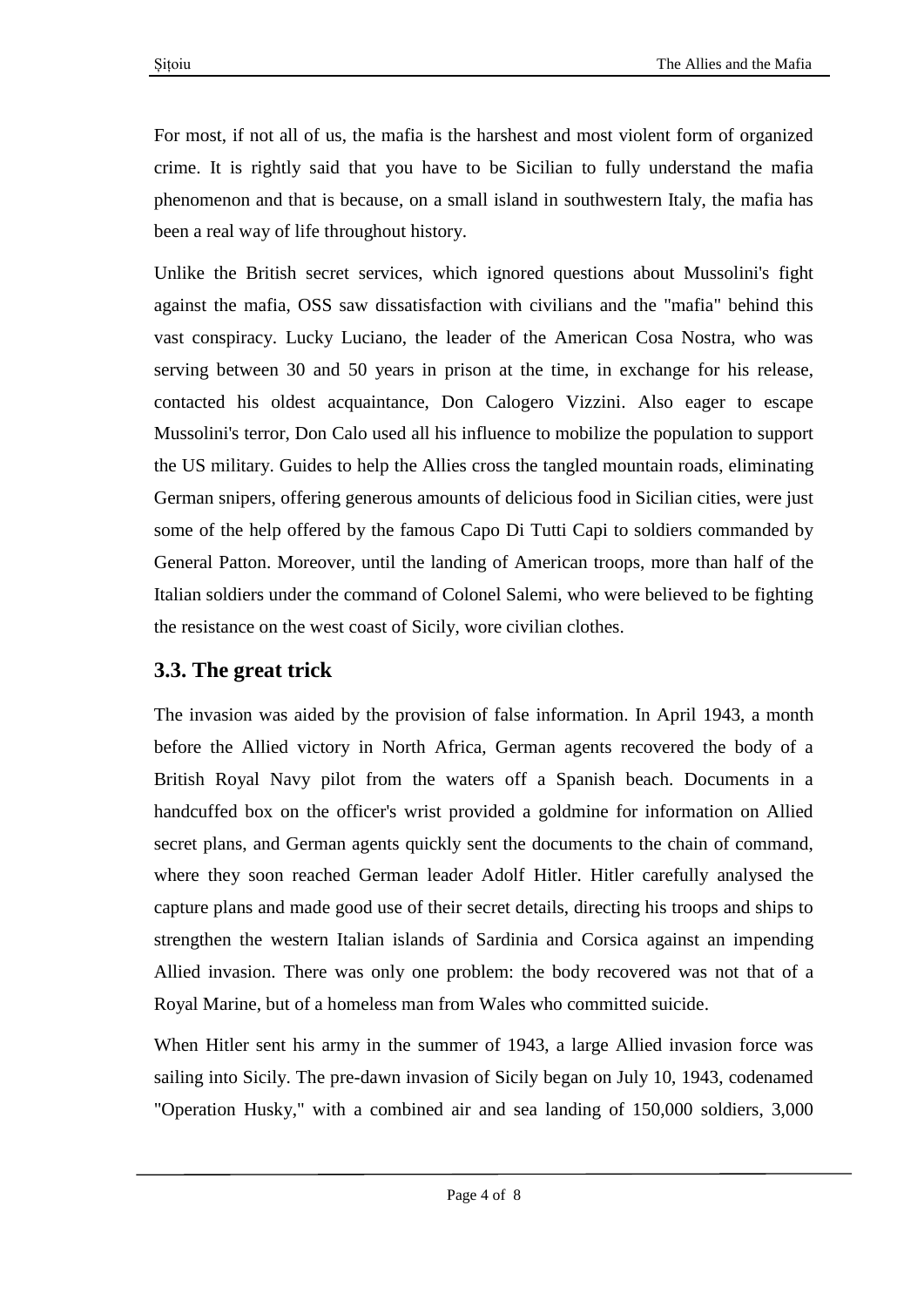ships, and 4,000 planes, all headed for the southern shore of the island. The massive offensive had almost been cancelled the day before, when a summer storm broke out, causing serious difficulties for the parachutes descending behind enemy lines that night. However, the storm also worked in favour of the Allies, when Axis defenders on the Sicilian coast believed that no commander would attempt an amphibious landing in such a storm. By the afternoon of July 10, 150,000 Allied troops had reached the Sicilian coast with 600 tanks, supported by naval battleships and air strikes from Allied positions.

Hitler was so deceived by the "trap pilot" that he left only two German divisions in Sicily to fight the Allied soldiers. Even a few days after the attack, he was convinced it was a diversionary exercise and continued to warn his officers to expect mass landings in Sardinia or Corsica.

#### **3.4. The Allies are advancing**

For the next five weeks, Patton's army moved along the northwest coast of Sicily, then east to Messina, flanking Montgomery's veteran forces as they moved along the east coast of the island. The Italian fascist regime quickly fell into disrepair, as the Allies had hoped. On July 24, 1943, Prime Minister Benito Mussolini was arrested. Italy allied with Nazi Germany and immediately began secret negotiations with the Allies on the armistice.

On July 25, the day after Mussolini's capture, Italy's first armies begin to withdraw from Sicily. Hitler ordered his forces to draw up contingency plans for withdrawal, but he continued to fight fiercely against the Allied advance.

German and Italian troops tried (for several nights) to evacuate people near the northeastern port of Messina. 1,000 people with vehicles, supplies, and ammunition crossed the Strait of Messina to mainland Italy. The battle for Sicily ended, but the German losses were not severe, and the failure of the Allies to capture the fleeing Axis weakened their predicted victory.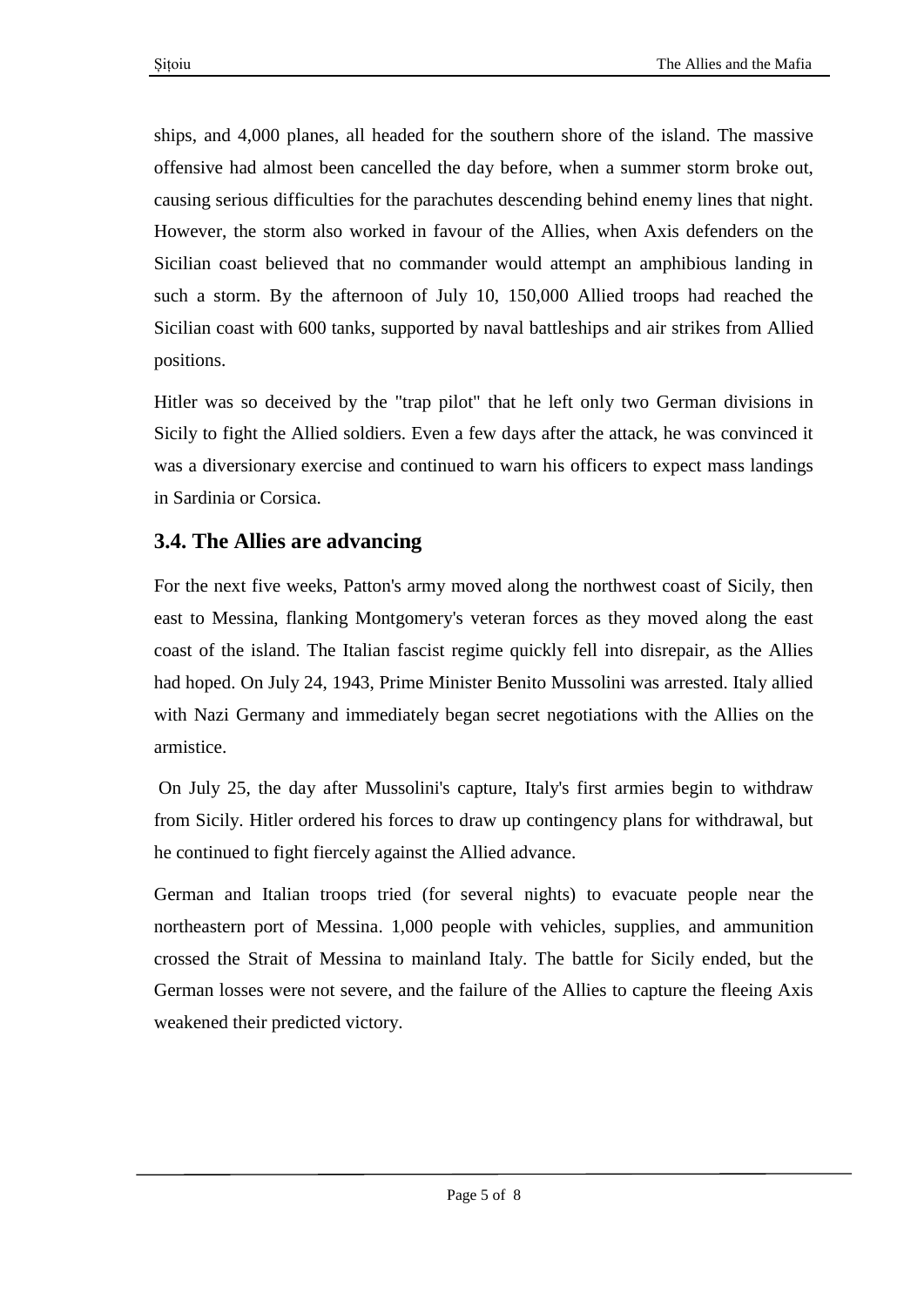## **4. Conclusions**

In my opinion, the Allied collaboration with civilians has had a huge impact, exponentially increasing the chances of victory in conquering the island. Although the Allies had a very strong army, they also took advantage of the dissatisfaction of civilians who hated law enforcement and the new regime and then sought their help in battle. The Sicilian Mafia, which is known to be the largest mafia in the world, has agreed to help the Allies, and in a very short time, Sicily was under new dominance, and civilians escaped previous problems. These civilian fighters even offered help to Italian soldiers, who, when in danger, were offered civilian clothes so that they could move safely to their homes. Following the collaboration between civilians and Allies, immediately after the end of Operation Husky, huge efforts were made to restore peace. Despite this, after Germany left that territory, the economy managed to recover, thus forming a solid foundation for building an economically prosperous territory. Security had been established, in the end, but mostly for the common people, because the Mafia has remained, as always, an organization that does not respect the law.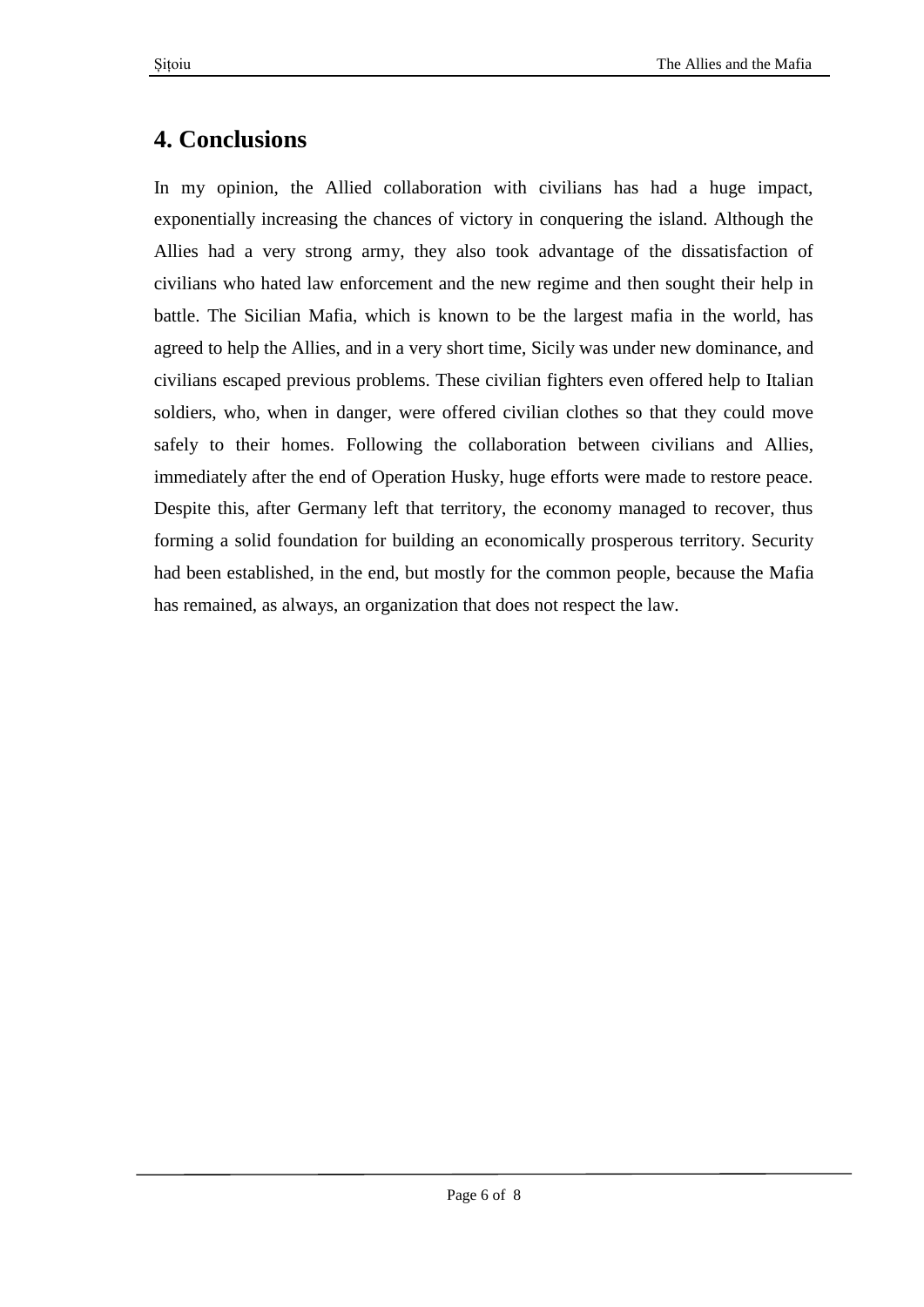## **5. Annexes**

#### **5.1. List of abbreviations**

| WW II            | World War the Second                |
|------------------|-------------------------------------|
| <b>MAC</b>       | Mediterranean Air Command           |
| OSS <sup>.</sup> | <b>Office of Strategic Services</b> |

#### **5.2. Literature**

#### **5.2.1. Books**

Huntley Hayes, C.J. & Moon, P.T. (1941). *Modern History*. Macmillan.

Zaloga, S.J. (2016). *George S. Patton.* Litera.

#### **5.2.2.Online sources**

[https://ro.wikipedia.org/wiki/Invazia\\_aliat%C4%83\\_%C3%AEn\\_Sicilia](https://ro.wikipedia.org/wiki/Invazia_aliat%C4%83_%C3%AEn_Sicilia) [11-01-22] [https://www.historia.ro/sectiune/general/articol/cum-i-au-pacalit-englezii-pe-germani](https://www.historia.ro/sectiune/general/articol/cum-i-au-pacalit-englezii-pe-germani-in-vara-lui-1943)[in-vara-lui-1943](https://www.historia.ro/sectiune/general/articol/cum-i-au-pacalit-englezii-pe-germani-in-vara-lui-1943) [11-01-22]

[https://www.historia.ro/sectiune/general/articol/au-colaborat-aliatii-cu-mafia-siciliana](https://www.historia.ro/sectiune/general/articol/au-colaborat-aliatii-cu-mafia-siciliana-in-campania-din-1943)[in-campania-din-1943](https://www.historia.ro/sectiune/general/articol/au-colaborat-aliatii-cu-mafia-siciliana-in-campania-din-1943) [11-01-22]